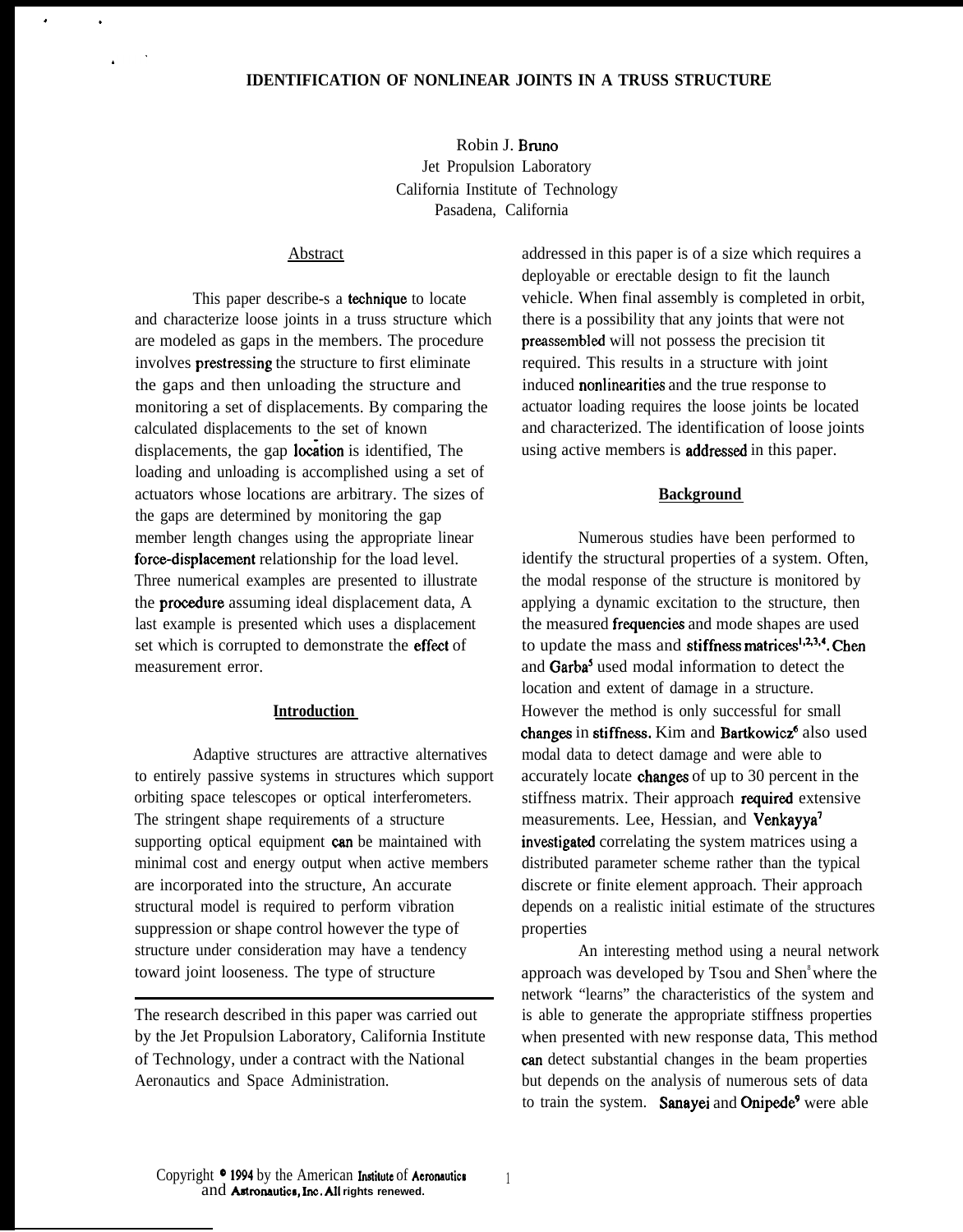to identify changes in stiffness using a static approach with limited measurements, Using an iterative process of updating the stifhess matrix based on a sensitivity approach, they were able to successfully identify changes in properties when the measurement locations were selected properly.

The approach taken in this study also uses a static approach and requires few measurements and a minimal number of actuators. The current research differs from some of the studies mentioned in that a complete loss of stiffness is detected to determine the location of the loose joints.

#### **Problem Description**

The relationship between actuator forces and nodal displacements is clearly defined for a linear . structure as well as for a nonlinear structure<sup>10</sup> provided an accurate analysis model is available. The identification of any loose joints is required to develop an accurate force-displacement relationship in the structure. In this paper, the joint looseness is defined as a gap associated with a particular member. The gap member does not develop any internal forces until the structure has been loaded in such a way that the relative displacement,  $\delta$ , between the endpoints of the gap member changes by an amount exceeding the gap size, E. 'J'his force-displacement relationship of the gap member is shown in Figure 1. While  $|\delta|$  ( $\epsilon/2$ , the gap remains open, the member is free of internal forces and does not contribute to the system stiffness matrix. When  $|\delta|$   $\varepsilon/2$ , the gap is considered closed and the element stiffness is added to the system stiffness.

An accurate model requires knowledge of the gap member locations and the gap sizes,  $\varepsilon$ . The presence of gaps, which is equivalent to the removal of members, alters the initial stiffness matrix of the unloaded structure significantly. The difference in response between a full structure and a structure with a number of members removed is too great to use the linear structure, that is the structure with no gaps, as an approximation. The number of possible patterns of 5 gaps in 50 possible locations is over 2.1 million. Therefore any attempt to locate the gaps by comparing the structure's response to the response assuming different gap locations would be futile. Further complicating the analysis are the additional

unknowns of the number of gaps and the gap sizes. In this paper, the number of gaps, their locations, and their sizes will be determined.

# **Approach**

The number of possible patterns for a known number of gaps in the structure is immense and when adding the additional unknown of the gap size, any attempt to establish an initial structural model becomes unfeasible. Thus the approach taken here is to first completely prestress the structure with a set of actuators to enforce closure of all existing gaps. Once the structure is prestressed, it is then unloaded and the problem is reduced to a series of steps for locating one gap at a time. In the prestressing and subsequent unloading of the structure, a set of actuators at preassigned locations is used and the nodal displacements at a number of degrees of freedom are monitored. To prestress the structure, the structure is loaded until the response of the structure to an additional perturbation is consistent with the known response of the structure with no gaps. When this occurs the gaps have been closed and the actuator loads can be released to begin the detection process. Prior to prestressing the response to an incremental load is calculated which identifies the system behavior when all gaps are open.

At the start of the unloading process, the displacement response under the two conditions of all gaps open and all gaps closed is known. Starting from the prestressed structure, the actuator displacements are decreased incrementally and the nodal displacement response is determined. A vector  $\Delta \mathbf{u}^n$  is generated where  $\Delta \mathbf{u}^n = \mathbf{u}^n - \mathbf{u}^{n-1}$  and  $\mathbf{u}^n$  is the vector of displacements at unloading step n. At each step Au" is compared to  $\Delta u^{n-1}$ . When  $Au^{n} \neq \Delta u^{n-1}$ , a break in linearity has occurred indicating the opening of a gap. The actuator displacements at the break in linearity are stored in a vector  $\delta_{\bf m}$  where m indicates the number of gaps detected. The unloading procedure continues until the next break occurs or until the structure is completely unloaded. At the conclusion of the unloading sequence, the number of breaks in linearity in the calculated response indicates the number of gaps present in the structure.

Once the number of gaps has been established, the procedure of determining their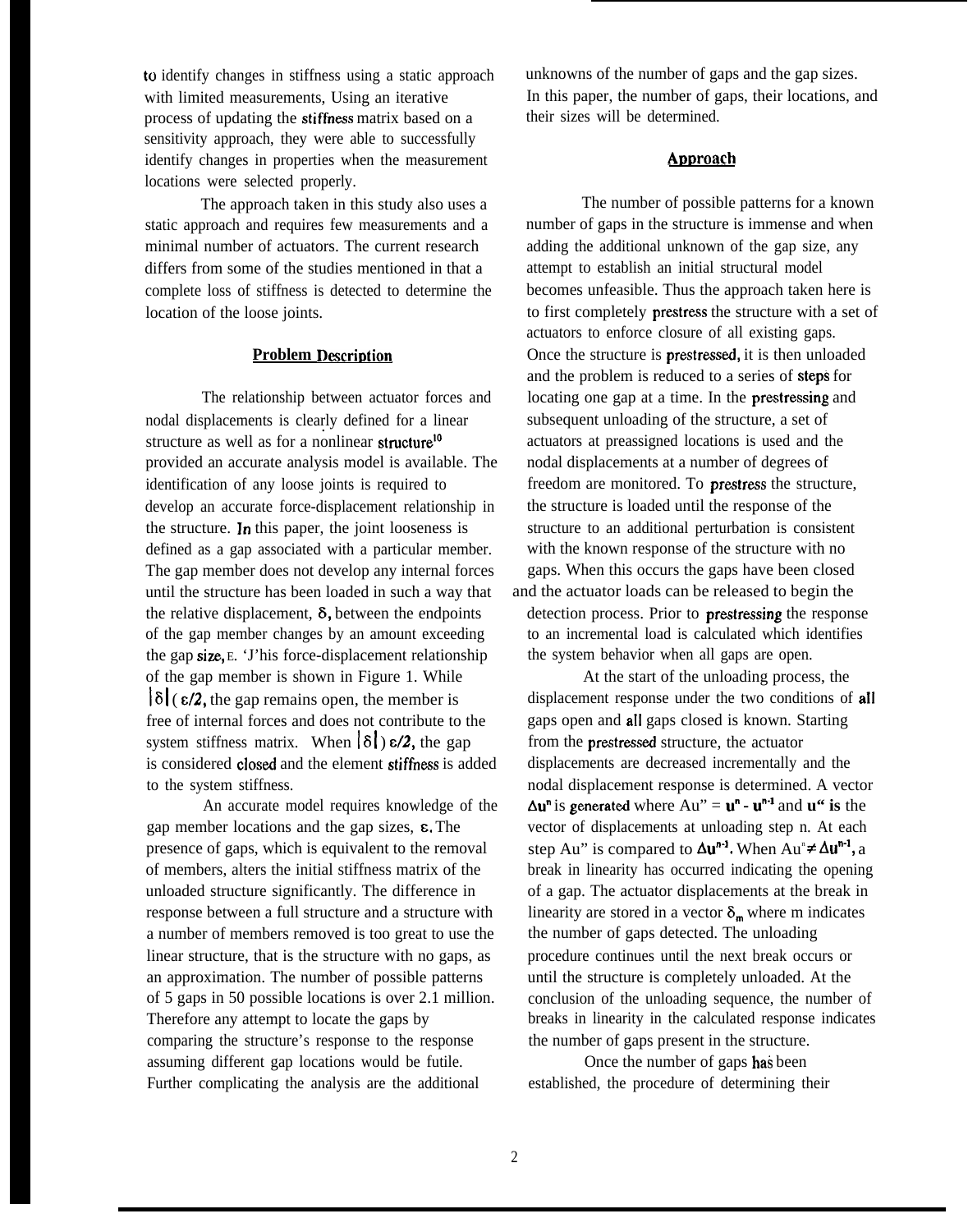locations is initiated. To locate the first gap, displacements of  $(\delta_1 + \delta_2)/2$  are applied to the actuators to bring the structure to the point where one gap is open. Then one actuator is perturbed and the difference in the displacement response between the perturbed and unperturbed state at the current load level is calculated and the stored in a vector  $\boldsymbol{x}$ . The entries in  $\boldsymbol{\mathsf{x}}$  are normalized to the maximum value. At this point a matrix, S, is created consisting of column entries representing the normalized difference in displacements at the monitored degrees of freedom when one actuator is perturbed and one member has been removed from the structure. The size of *S is* the number of displacement measurements by the number of possible gap locations where the  $j^{\text{th}}$  column corresponds to the response when the  $j<sup>th</sup>$  possible gap is open and the  $i^{\text{th}}$  row corresponds to the  $i^{\text{th}}$ displacement measurement.- The gap location is established by calculating the error measurement  $e_i$ over all possible gap locations:

$$
e_j \cdot \sum_{j=1}^{nd} (x_j - S_{ij})^2
$$
  

$$
j=1, 2, 3, ..., npgap
$$
 (1)

where  $j$  represents the gap location,  $nd$  is the number of displacement that are monitored, and *npgap is* the number of possible gap locations. Under ideal conditions with no measurement error, when  $e_i = 0$ , the gap is in the  $f^*$  possible location.

If  $e_i$ <sup>=</sup> O at more than one location, there are multiple columns in S which match  $x$  and the gap location has not yet been uniquely identified. This is possible because the number degrees of freedom in the structure almost always exceeds the number of monitored degrees of freedom, If there is more than one matching column, a second actuator in the structure is arbitrarily y selected and perturbed. The procedure of perturbing the structure and developing the matrix S is repeated for each new actuator location however the number of columns in *S is* now reduced to the number of columns in the original matrix which were identical to  $\boldsymbol{x}$ . The formulation of *S* and the error calculation is repeated using different actuators until a unique match is determined.

After the first gap has been identified, the numerical model is updated to reflect the opening of the first gap by removing that member from the stiffness matrix when the actuator displacements fall below  $\delta_1$ . The actuator loading is then decreased to  $(\delta_2 + \delta_3)/2$  and the process is repeated to identify the next gap, In this manner, when each gap location is uniquely identified, the number of static analyses is reduced to *ngop \*npgap* where *ngap is* the actual number of gaps and *npgap is* the number of possible gap locations.

At the completion of each stage, the gap location is known and the actuator displacements at which the gap opened is known. To determine the gap size, the linear force-displacement relationships for a truss structure are used. The key equations are taken from the displacement method of analysis and starts with the compatibility equation:

$$
\Delta = \beta u \tag{2}
$$

where A is the member length change, *u is* the nodal displacements and  $\beta$  is the matrix of direction cosines which relate the two. The next relationship used is the force-displacement relationship for a truss structure:

$$
P = K(\Delta - \Delta_0) \tag{3}
$$

where  $\boldsymbol{P}$  is the vector of member forces,  $\boldsymbol{K}$  is a diagonal matrix of member stiffnesses and  $\Delta_{q}$  is the vector of initial member length changes. The final equation used is the force equilibrium relationship:

$$
F = \beta^T P \tag{4}
$$

where  $\vec{F}$  is the vector of external forces. Combining these three equations and recognizing that the external forces, *F,* are zero, gives:

$$
A = \beta K_G^{-1} \beta^T K \Delta_0 \tag{5}
$$

where  $KG = \beta^T K \beta$  is the global stiffness matrix. This provides the relationship between the initial actuator length changes and all member length changes, The independent variable in this formulation is  $\Delta_{\theta}$ , the vector of initial member length changes which is not a measurable quantity. The vector,  $\Delta_{\theta}$ , contains the actuator displacements in a free-free condition. The actual actuator length changes that are generated when the actuators are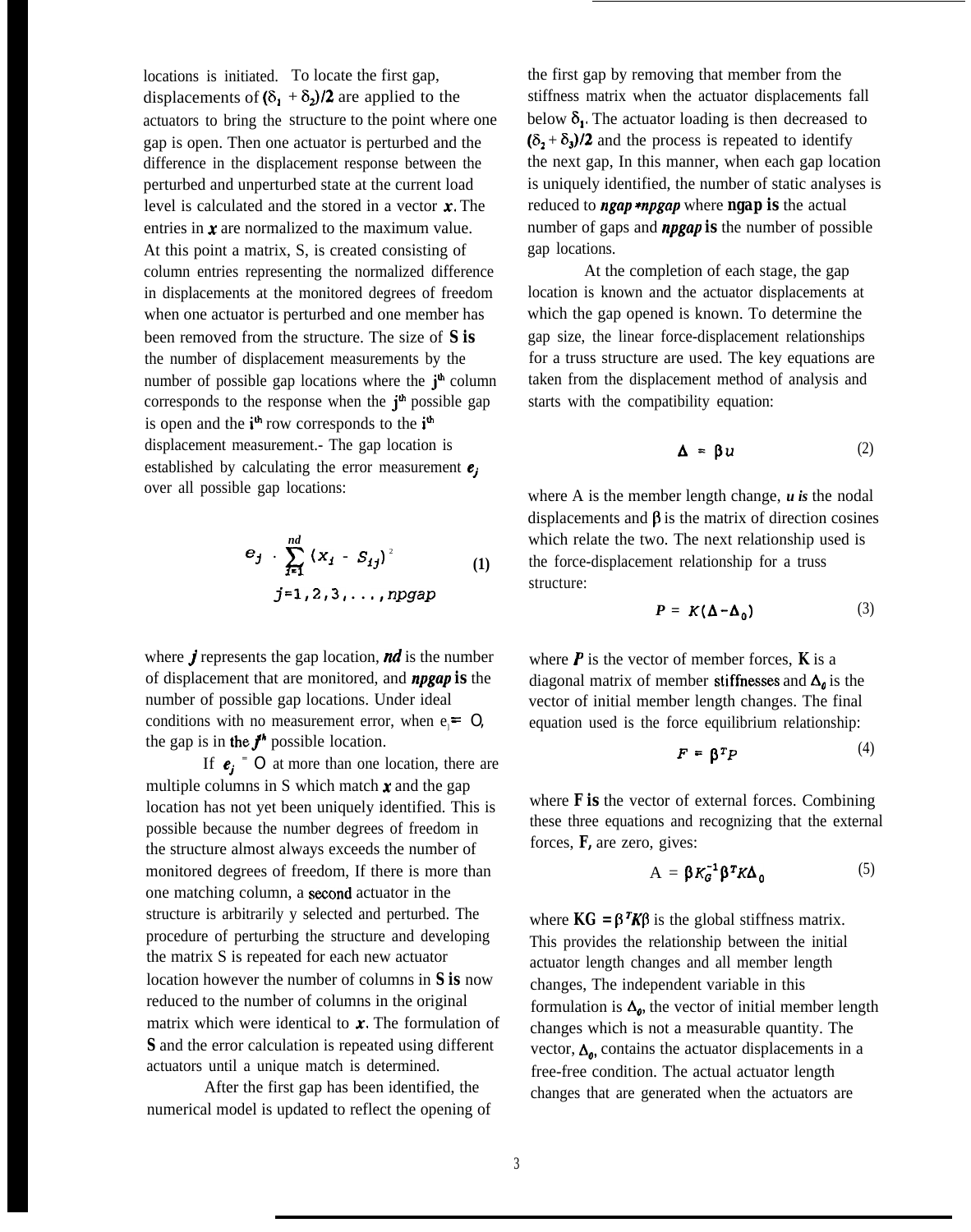incorporated into the structure are found in A. To relate  $\delta$ , the actuator length changes to  $\Delta_{\alpha}$ , a matrix  $T_{\text{eq}}$  is created by selecting the rows and columns of  $\beta K_c$ <sup>1</sup> $\beta^T K$  which correspond to the actuator locations. Then the measured actuator length changes,  $\delta$ , are expressed by:

$$
\delta = T_{aa}\Delta_0 \tag{6}
$$

Using equations (5) and (6) gives the gap member length changes:

$$
\Delta_g = T_{ga} T_{aa}^{-1} \delta \tag{7}
$$

where  $\Delta_{\mathbf{z}}$  is the vector of gap member length changes and  $T_{\text{eq}}$  is a submatrix of T created by selecting the rows corresponding to the gap locations and the columns corresponding to the actuator locations, During the unloading procedure, the gap member length changes are monitored and summed to determined the cumulative value of  $\Delta$  at each break in linearity to determine the gap size.

### **Numerical Examples**

A modified version of a support structure for a space-based segmented reflector was used as the basic structure in the numerical examples. This structure consists of **72** members and 63 degrees of freedom with member sizes which range from ,77 meters to .92 meters in length. The gap sizes were all set at 100 microns although uniformity in size is not necessary for the procedure. The number of actuators and gaps varies in each example but the set of monitored displacements remains the same. The

structural displacements used to generate  $\Delta u$ , and x are a set of twelve out of plane displacements at the surface. In each case the gap locations and the actuator locations were selected at random. The results are presented in terms of the actuator length changes and the maximum actuator forces generated.

#### $Case 1 - 2$  actuators,  $4$  gaps

In the first case, four gaps were arbitrarily placed in members 10, 42, 53, 62 and five actuators were located in members 15, 23, 43, 60, and 71. The solid circles near the joints represent the gaps and the darkened members indicate the actuator locations in Figure 2. The prestressing was accomplished by exercising only actuators 15 and 23. The prestress actuator displacements and the actuator displacements at which each gap opens are shown in Table 1. The gaps opened in the order 53, 10, 62, and 42, and the all gap sizes were calculated at 100 microns. In this case, each time a gap opened and the response to the actuator perturbation,  $x$ , was compared to the columns of  $S$ , a unique match was found and no additional actuator perturbations were performed. Therefore in this example, five actuators were selected to perform the gap identification but *only* two were used with a maximum actuator force of 102 lbs compression. The length changes that occurred at actuators 43, 60 and 71 were in response to the displacements enforced in actuators 15 and 23. Although only two actuators were driven, the remaining three were retained in the analysis to monitor the resultant forces and displacements and insure excessive forces are not generated during the process.

**Table 1. Case 1- Actuator Length Changes for Prestressing and Gap Opening**

|              | actuator length changes, microns |             |             |             |             |
|--------------|----------------------------------|-------------|-------------|-------------|-------------|
| actuator no. | prestress                        | gap 53 open | gap 10 open | gap 62 open | gap 42 open |
| 15           | 473.8                            | 386.1       | 304.4       | 245.2       | 201.4       |
| 23           | 179.3                            | 146.1       | 115.2       | 92.8        | 76.2        |
| 43           | 17.8                             | 14.5        | 11.4        | 9.2         | 7.6         |
| 60           | $-3.5$                           | $-2,9$      | $-2.2$      | $-1.8$      | $-1.5$      |
| 71           | $-4.9$                           | $-4.0$      | $-3.1$      | $-2.5$      | $-2.1$      |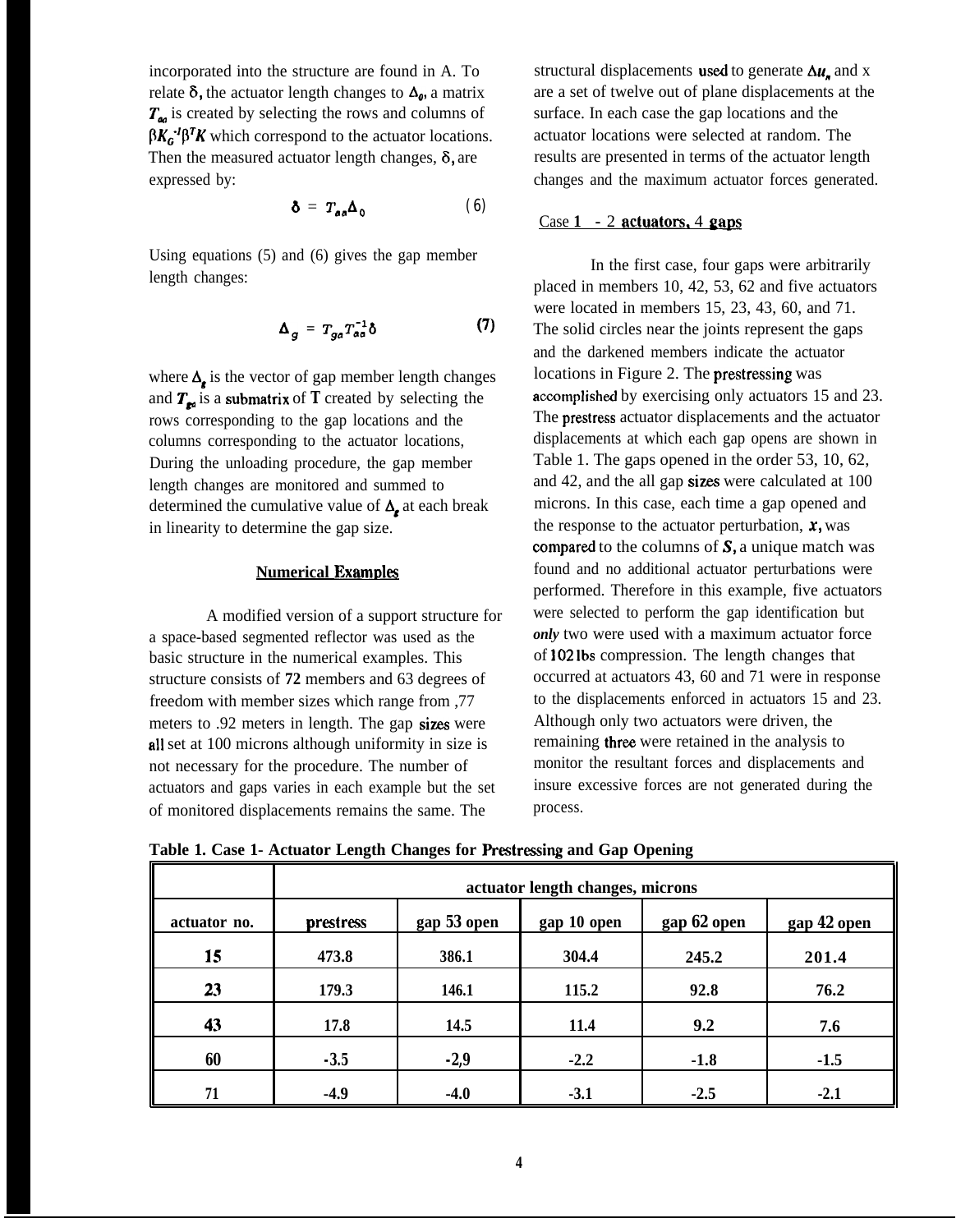## **Case** 2  $-4$  actuators. S **gaps**

In case *2,* four actuators were placed in members 18, 23, 45, and 66, and five gaps were located in members 2, 3, 4, 43, and 44 (Figure 3). In this case, the maximum actuator force was 114 lbs in compression and the actuator length changes at prestress and gap openings are shown in Table 2. This case also resulted in a unique match of  $\boldsymbol{x}$  to the appropriate column of S at each gap opening. In this case, the gaps sizes were also correctly identified at 100 microns.

## **f** Case 3 - **4** actuators, 5 gaps

In case 3, with four actuators and five gaps, the problem of detecting mbre than *one* possible gap location was encountered. The gaps are located in members 29, 48, 53, 57, and 62, and the actuators are placed in members 3, 20, 46, and 54 (Figure 4). In this case, the first two gaps, located at members 48 and 29, were identified correctly in terms of location and size. In attempting to locate the third gap, three columns of S provided an error measure of O when compared to the displacement vector,  $\boldsymbol{x}$ , indicating possible gaps at members 26, 35, or 53. After perturbing each remaining actuator, the same three possibilities remained.

The next step was to take each possible gap location at a time, assume it to be the correct one and continue with the procedure. In doing so, when assuming a gap at location 26, no matches were detected on attempting to locate the fourth gap, thus

eliminating the possibility of a gap in member 26. Using 35 and 53 one at a time to detect the fourth gap both resulted in duplicate results of the next gap occurring at member 57. At this point the fourth gap, in member 57, has been determined but the location of the third gap remains undefined

Once more, two cases were continued, one assuming four gaps at members 48, 29,"35, and 57 and another assuming four gaps at 48, 29, 53, and 57. Both of these cases produced a result of a fifth gap in member 62. At this point, all actuators had been used for perturbations, and two different paths had been followed in **the hopes that** one would lead to an error. Since gap number three still had not been determined, a new unloading pattern was used.

This time, instead of uniformly decreasing the actuator displacements until the structure is completely unloaded, the actuators were unloaded sequentially. In doing so, different nodal displacements are obtained and all of the gaps were then uniquely **identified** in location and size. In this case, the maximum actuator force in prestressing was 279 Ibs at actuator 20.

### Case 4 - **include measurement error**

The example described here begins with the same gap and actuator placement as that in Case 1. In the present case, however, the displacement vector x, was perturbed with a random error vector to determine when the process of gap identification deteriorates, In the first error analysis, the error vector contains a random distribution of numbers in

|                 | actuator length changes, microns |            |            |            |                |                |
|-----------------|----------------------------------|------------|------------|------------|----------------|----------------|
| actuator<br>no. | prestress                        | gap 2 open | gap 3 open | gap 4 open | gap 43<br>open | gap 44<br>open |
| 18              | 198.4                            | 156.4      | 114.2      | 112.2      | 100.8          | 96.3           |
| 23              | 75.2                             | 83.5       | 67.5       | 66.7       | 62.4           | 60.5           |
| 45              | 381.4                            | 316.1      | 235,0      | 231.2      | 209.3          | 199.8          |
| 66              | 200.2                            | 156.0      | 113.4      | 111.4      | 9<br>99        | 94.9           |

**Table** 2. Case 2- Actuator Length Changes **for Prestressing and Gap Opening**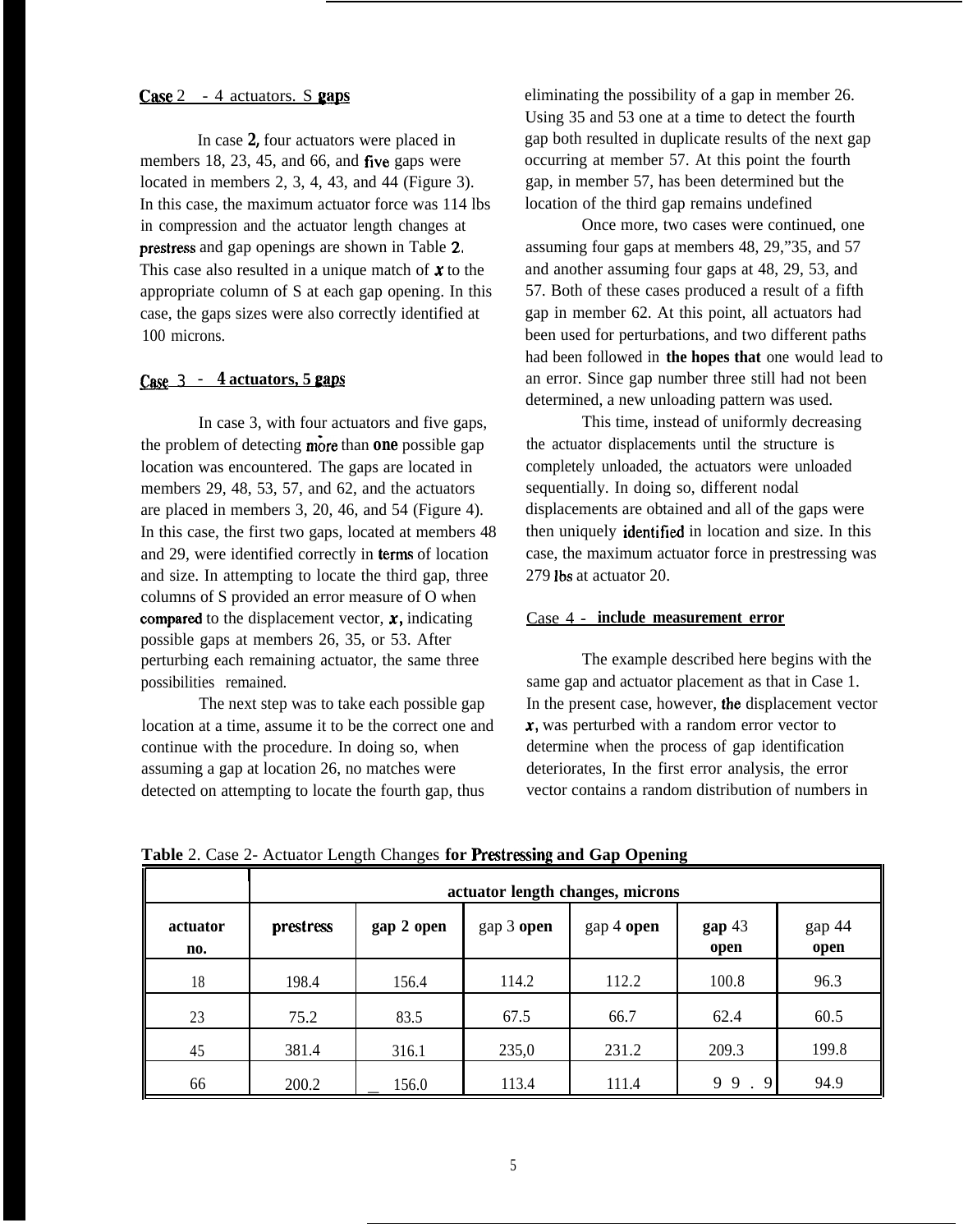the range of O to .001 and is added to x, which has been normalized to the maximum displacement. The original vector  $x$ , and the displacement vector with measurement error,  $x_{\epsilon}$  are:

.

| X         | X.        |
|-----------|-----------|
| $-0.2230$ | $-0.2228$ |
| $-0.0857$ | $-0,0856$ |
| 0.1274    | 0.1281    |
| $-1.0000$ | $-0.9993$ |
| $-0.7592$ | $-0.7583$ |
| $-0.0477$ | $-0.0473$ |
| $-0.3559$ | $-0.3554$ |
| $-0,2676$ | $-0.2668$ |
| $-0.0484$ | $-0.0483$ |
| 0.5771    | 0.5771    |
| 0.3644    | 0,3650    |
| $-0.2303$ | $-0.2297$ |
|           |           |

With this level of error added, the procedure successfull y identified all gaps correctly, by selecting j at which the minimum value of  $e_i$  occurs. The error level was increased and the gap detection process repeated until the program could no longer accurately identify the gap locations. At an error with a maximum value of .04, the joint identification process remained successful. The original vector and vector with errors in this case were:

| X         | x.        |
|-----------|-----------|
| $-0.2230$ | $-0.2210$ |
| $-0.0857$ | $-0.0552$ |
| 0.1274    | 0.1582    |
| $-1.0000$ | $-0.9669$ |
| $-0.7592$ | $-0.7542$ |
| $-0.0477$ | $-0.0471$ |
| $-0.3559$ | $-0.3284$ |
| -0.2676   | $-0.2329$ |
| $-0.0484$ | $-0.0232$ |
| 0.5771    | 0.6065    |
| 0.3644    | 0.3934    |
| -0.2303   | $-0.1903$ |
|           |           |

The procedure failed at an error distribution with a maximum value of .05. The vectors x and x, in this case were:

| x         | х.        |
|-----------|-----------|
| $-0.2230$ | $-0.2226$ |
| $-0.0857$ | $-0.0665$ |
| 0.1274    | 0.1307    |
| $-1.0000$ | $-0.9791$ |
| $-0.7592$ | $-0,7249$ |
| -0.0477   | $-0.0182$ |
| -0.3559   | $-0.3094$ |
| -0.2676   | $-0.2253$ |
| $-0,0484$ | $-0.0220$ |
| 0.5771    | 0,5817    |
| 0.3644    | 0.3971    |
| -0.2303   | $-0.2095$ |
|           |           |

If the error addition is small enough such that the gap location is still identifiable, as when using a maximum error of ,04, the gap size will still be calculated correctly. The gap size is dependent on the member length changes at the break in linearity in the unloading process and the gap location. It is unaffected by the error in x.

#### $us$  ns

The locations and sizes of the loose joints in the structure were successfully located using an actuator-induced static loading and unloading procedure. Four numerical examples were presented, three of which assumed no deterioration in the assumed displacement measurements. In one of these three cases, the initial unloading procedure did not provide complete information on the location of the loose joints. However, by altering the unloading sequence, the last gap was correctly located. The last case presents the effect of introducing an error into the structure's displacement vector. The level of error was increased until an error in gap identification occurred.

The procedure described in this paper has the advantage of using a small number of actuators whose positions in the structure are not critical. In each case, the locations of the actuators and gaps were randomly assigned and the gap location and sizes were correctly identified.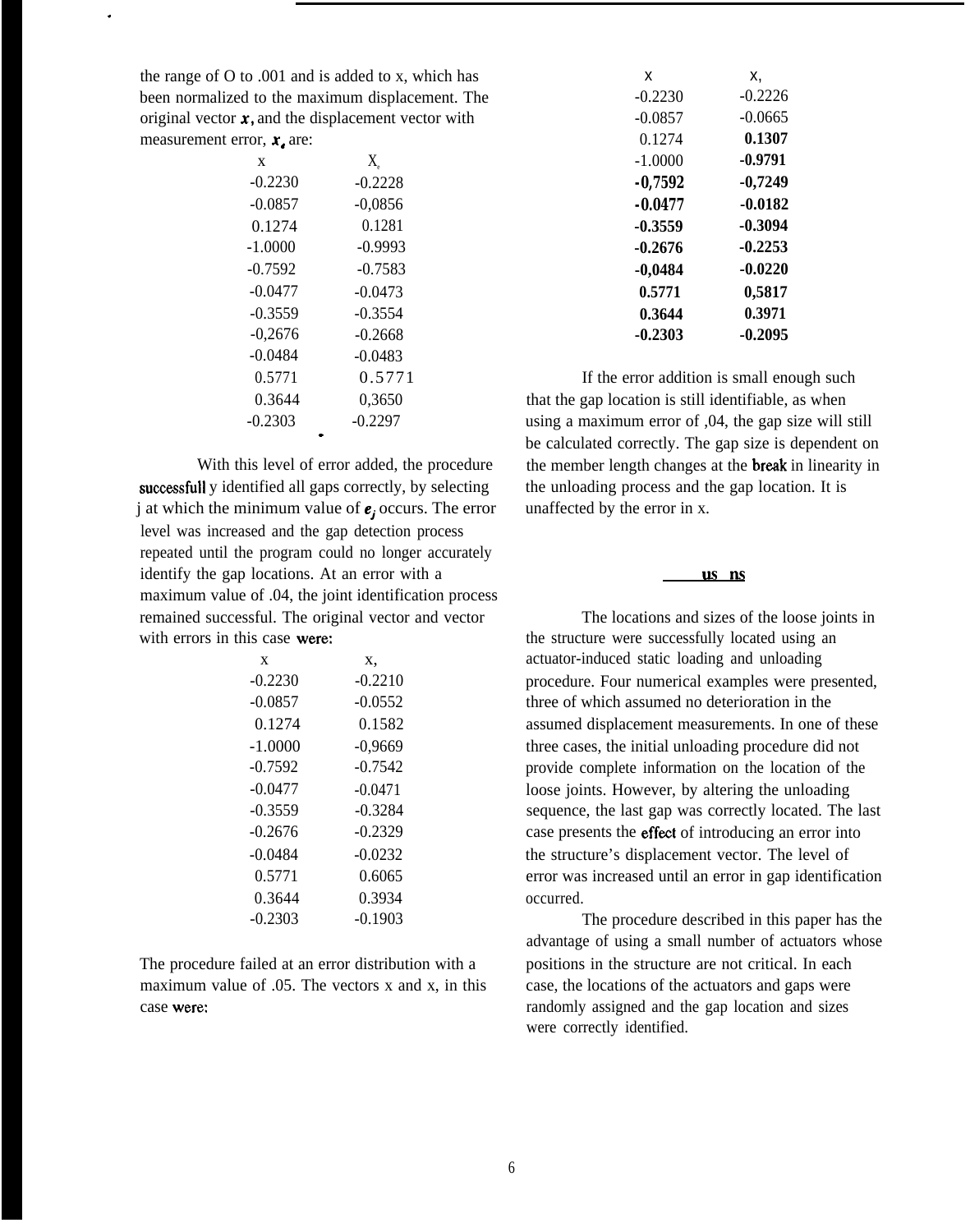

Figure 1. Gap Member Force-Displacement Relationship



Figure 2, Actuator and Gap Locations for Case 1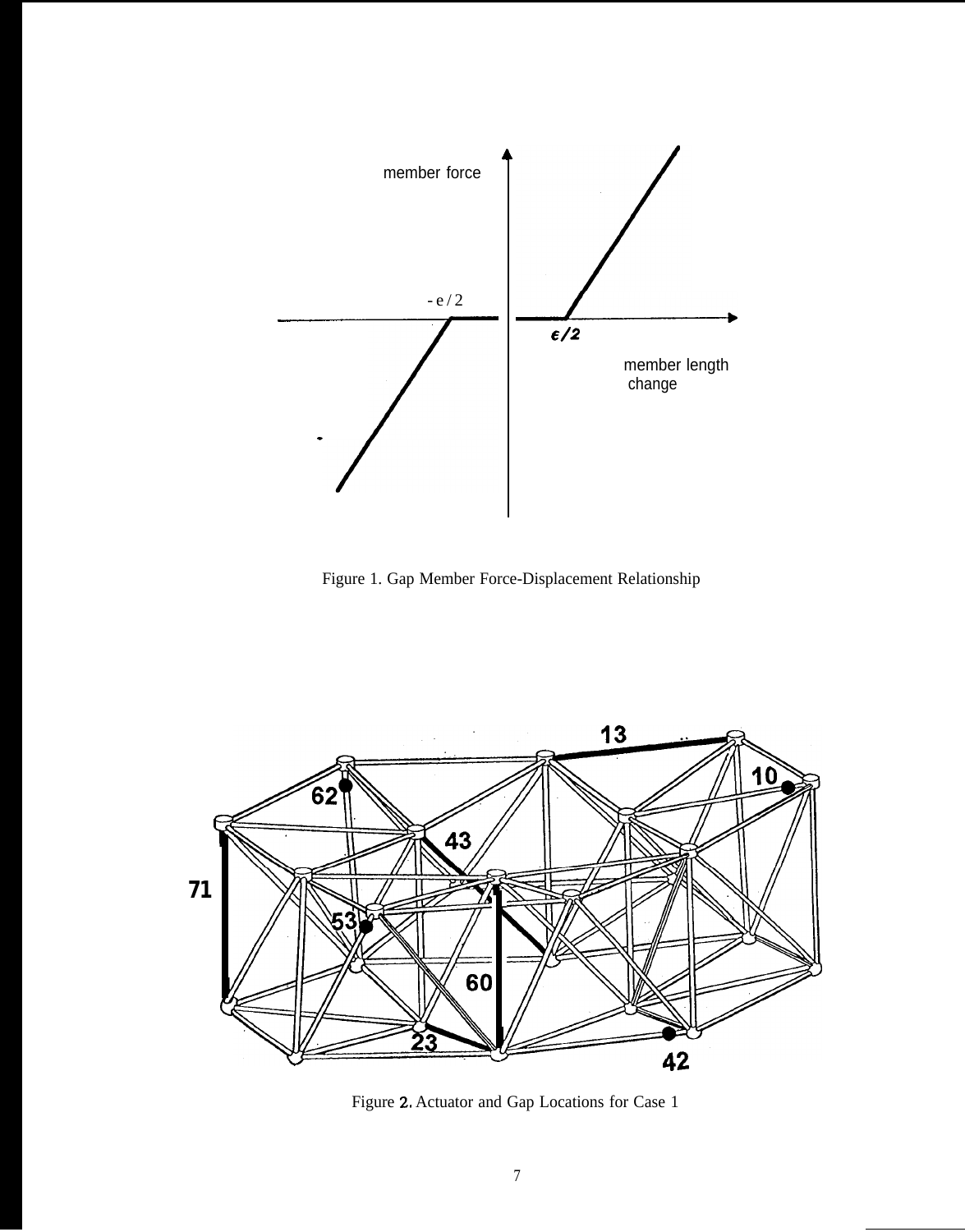

Figure 3. Actuator and Gap Locations for Case 2



Figure 3. Actuator and Gap Locations for Case 3